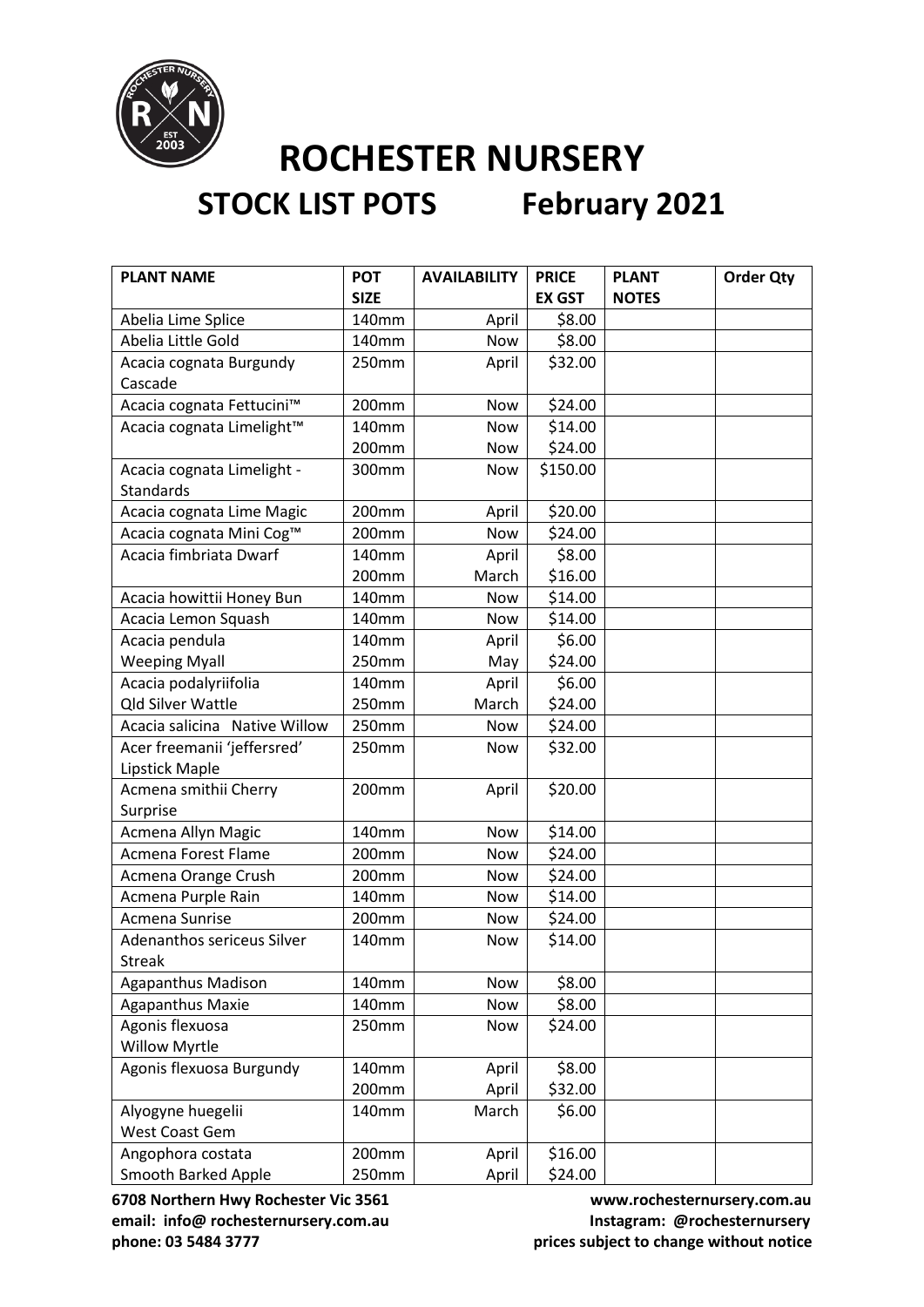

| <b>PLANT NAME</b>              | <b>POT</b>  | <b>AVAILABILITY</b> | <b>PRICE</b>  | <b>PLANT</b> | <b>Order Qty</b> |
|--------------------------------|-------------|---------------------|---------------|--------------|------------------|
|                                | <b>SIZE</b> |                     | <b>EX GST</b> | <b>NOTES</b> |                  |
| Anigozanthos Amber Velvet      | 140mm       | Now                 | \$14.00       |              |                  |
| Anigozanthos Bush Blitz        | 140mm       | Now                 | \$14.00       |              |                  |
| Anigozanthos Bush Bonanza      | 140mm       | <b>Now</b>          | \$14.00       |              |                  |
| Anigozanthos Bush Elegance     | 140mm       | Now                 | \$10.00       |              |                  |
| Anigozanthos Bush Fury         | 140mm       | Now                 | \$14.00       |              |                  |
| Anigozanthos Bush Gold         | 140mm       | April               | \$10.00       |              |                  |
| Anigozanthos Bush Pearl        | 140mm       | Now                 | \$10.00       |              |                  |
| Anigozanthos Bush Princess     | 140mm       | Now                 | \$14.00       |              |                  |
| Anigozanthos Landscape Gold    | 140mm       | Now                 | \$14.00       |              |                  |
| Anigozanthos Landscape Lilac   | 140mm       | Now                 | \$14.00       |              |                  |
| Anigozanthos Landscape         | 140mm       | April               | \$10.00       |              |                  |
| Orange                         |             |                     |               |              |                  |
| Anigozanthos Landscape         | 140mm       | April               | \$14.00       |              |                  |
| Scarlett                       |             |                     |               |              |                  |
| Anigozanthos Landscape         | 140mm       | April               | \$14.00       |              |                  |
| Tangerine                      |             |                     |               |              |                  |
| Anigozanthos Waltzing          | 140mm       | Now                 | \$14.00       |              |                  |
| Matilda                        |             |                     |               |              |                  |
| <b>Arctotis Silver Pink</b>    | 140mm       | Now                 | \$4.00        | Special      |                  |
| Arctotis Blood Red             | 140mm       | Now                 | \$4.00        | Special      |                  |
| Arthropodium strictum          | 140mm       | Now                 | \$14.00       |              |                  |
| Chocolate Lily                 |             |                     |               |              |                  |
| <b>Baloskion tetraphyllum</b>  | 140mm       | <b>Now</b>          | \$14.00       |              |                  |
| <b>Feather Top</b>             |             |                     |               |              |                  |
| Banksia ericifolia Bronzed     | 140mm       | Now                 | \$10.00       |              |                  |
| Aussie                         |             |                     |               |              |                  |
| Banksia ericifolia Golden Girl | 140mm       | Now                 | \$14.00       |              |                  |
| Banksia ericifolia X spinulosa | 250mm       | April               | \$32.00       |              |                  |
| <b>Giant Candles</b>           |             |                     |               |              |                  |
| Banksia integrifolia prostrate | 140mm       | Now                 | \$10.00       |              |                  |
| Roller Coaster                 |             |                     |               |              |                  |
| Banksia marginata              | 250mm       | April               | \$24.00       |              |                  |
| Banksia spinulosa              | 140mm       | March               | \$16.00       |              |                  |
| <b>Birthday Candles</b>        |             |                     |               |              |                  |
| Banksia spinulosa Cherry       | 200mm       | April               | \$24.00       |              |                  |
| Candles                        |             |                     |               |              |                  |
| Banksia spinulosa Coastal      | 140mm       | April               | \$14.00       |              |                  |
| Cushion                        |             |                     |               |              |                  |
| Banksia spinulosa Black Magik  | 140mm       | Now                 | \$16.00       |              |                  |
| Bauhinia variegata             | 250mm       | Now                 | \$24.00       |              |                  |
| Orchid Tree                    |             |                     |               |              |                  |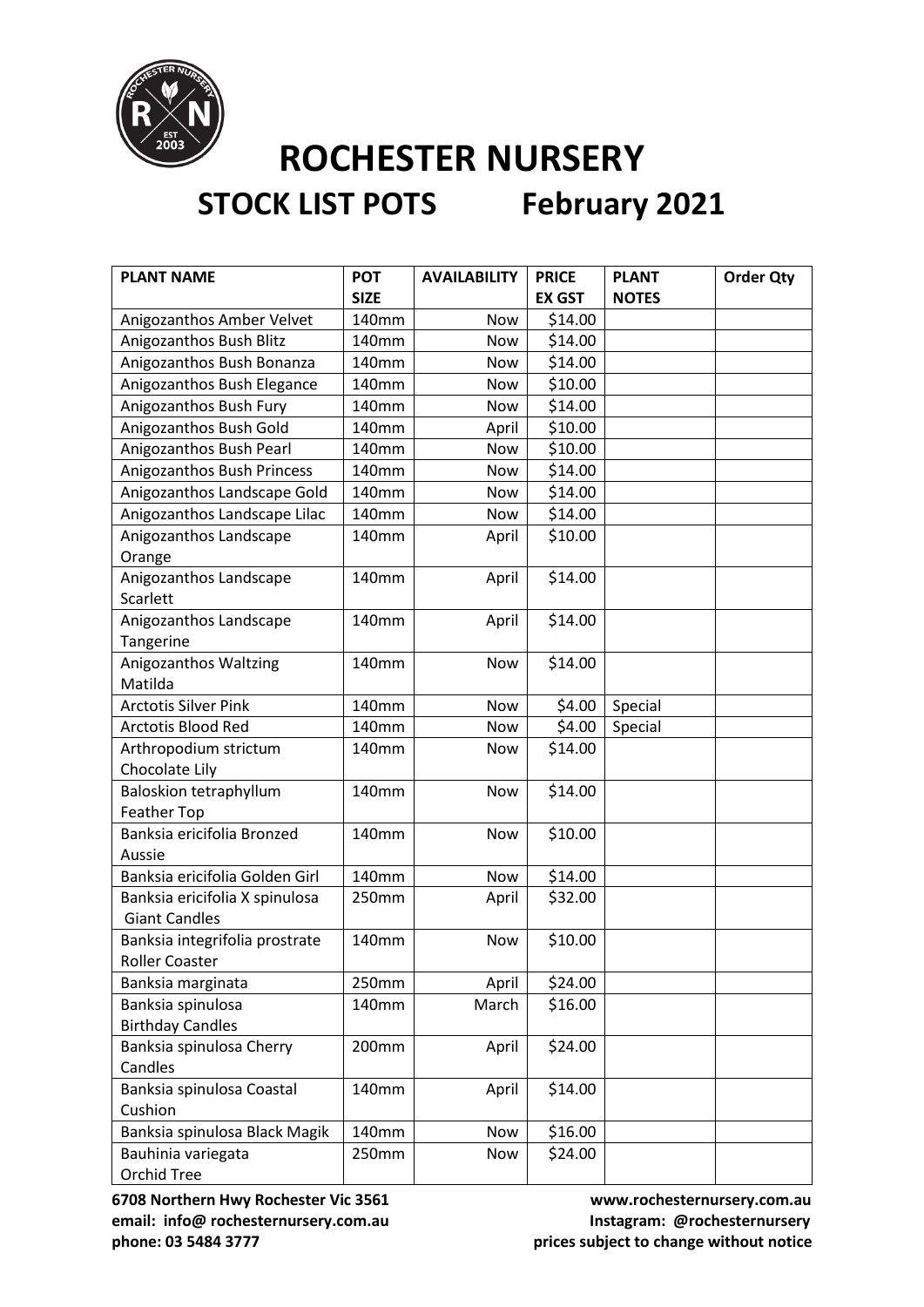

# **STOCK LIST POTS February 2021**

| <b>PLANT NAME</b>                | <b>POT</b>   | <b>AVAILABILITY</b> | <b>PRICE</b>  | <b>PLANT</b> | <b>Order Qty</b> |
|----------------------------------|--------------|---------------------|---------------|--------------|------------------|
|                                  | <b>SIZE</b>  |                     | <b>EX GST</b> | <b>NOTES</b> |                  |
| <b>Bauera Rose Carpet</b>        | 140mm        | Now                 | \$14.00       |              |                  |
| <b>Brachychiton acerifolius</b>  | 250mm        | <b>Now</b>          | \$32.00       |              |                  |
| <b>Flame Tree</b>                |              |                     |               |              |                  |
| <b>Brachychiton populneus</b>    | 140mm        | April               | \$6.00        |              |                  |
| Kurrajong                        | 200mm        | April               | \$16.00       |              |                  |
|                                  | 250mm        | April               | \$24.00       |              |                  |
| <b>Brachyscome Amethyst</b>      | 140mm        | <b>Now</b>          | \$6.00        |              |                  |
| Brachyscome multifida            | 140mm        | March               | \$6.00        |              |                  |
| <b>Brachyscome Magenta</b>       | 140mm        | April               | \$8.00        |              |                  |
| <b>Brachyscome Mauve Mystery</b> | 140mm        | March               | \$8.00        |              |                  |
| <b>Brachyscome White Bliss</b>   | 140mm        | <b>Now</b>          | \$4.00        | Special      |                  |
| Buddleia davidii Blue Chip       | 140mm        | Now                 | \$4.00        | Special      |                  |
| Buddleia davidii                 | 140mm        | <b>Now</b>          | \$4.00        | Special      |                  |
| <b>Petite Snow White</b>         |              |                     |               |              |                  |
| <b>Bush Tucker -</b>             |              |                     |               |              |                  |
| Austromyrtus dulcis - Midyim     | 140mm        | Now                 | \$14.00       |              |                  |
| Berry                            |              |                     |               |              |                  |
| <b>Bush Tucker -</b>             | 140mm        | <b>Now</b>          | \$20.00       |              |                  |
| Backhousea citriodora - Lemon    |              |                     |               |              |                  |
| Myrtle                           |              |                     |               |              |                  |
| <b>Bush Tucker -</b>             |              |                     |               |              |                  |
| Davidsonia pruriens -            | 200mm        | <b>Now</b>          | \$24.00       |              |                  |
| Davidson Plum                    |              |                     |               |              |                  |
| <b>Bush Tucker -</b>             |              |                     |               |              |                  |
| Backhousia anisata - Aniseed     | 140mm        | <b>Now</b>          | \$20.00       |              |                  |
| Myrtle                           |              |                     |               |              |                  |
| <b>Bush Tucker -</b>             |              |                     |               | Lime, Pink,  |                  |
| Microcitrus austalasicus -       | 180mm        | <b>Now</b>          | \$32.00       | Red and      |                  |
| <b>Finger Limes</b>              |              |                     |               | Crystal      |                  |
| <b>Bush Tucker-</b>              | <b>180mm</b> | Now                 | \$24.00       |              |                  |
| Tasmannia lanceolata             |              |                     |               |              |                  |
| Mountain Pepper - Male           |              |                     |               |              |                  |
| <b>Buxus sempervirens</b>        | 100mm        | Now                 | \$4.00        |              |                  |
| Callistemon All Aglow            | 140mm        | May                 | \$8.00        |              |                  |
| Callistemon Kings Park Special   | 140mm        | Now                 | \$6.00        |              |                  |
| Kings Park Bottlebrush           | 200mm        | Now                 | \$20.00       |              |                  |
|                                  | 250mm        | April               | \$24.00       |              |                  |
| Callistemon viminalis            | 140mm        | Now                 | \$6.00        | Ltd          |                  |
| Captain Cook                     |              |                     |               |              |                  |
| Callistemon viminalis            | 140mm        | April               | \$6.00        |              |                  |
| Dawson River Weeper              | 250mm        | May                 | \$24.00       |              |                  |

**6708 Northern Hwy Rochester Vic 3561 www.rochesternursery.com.au** email: info@ rochesternursery.com.au **Instagram: @rochesternursery phone: 03 5484 3777 prices subject to change without notice**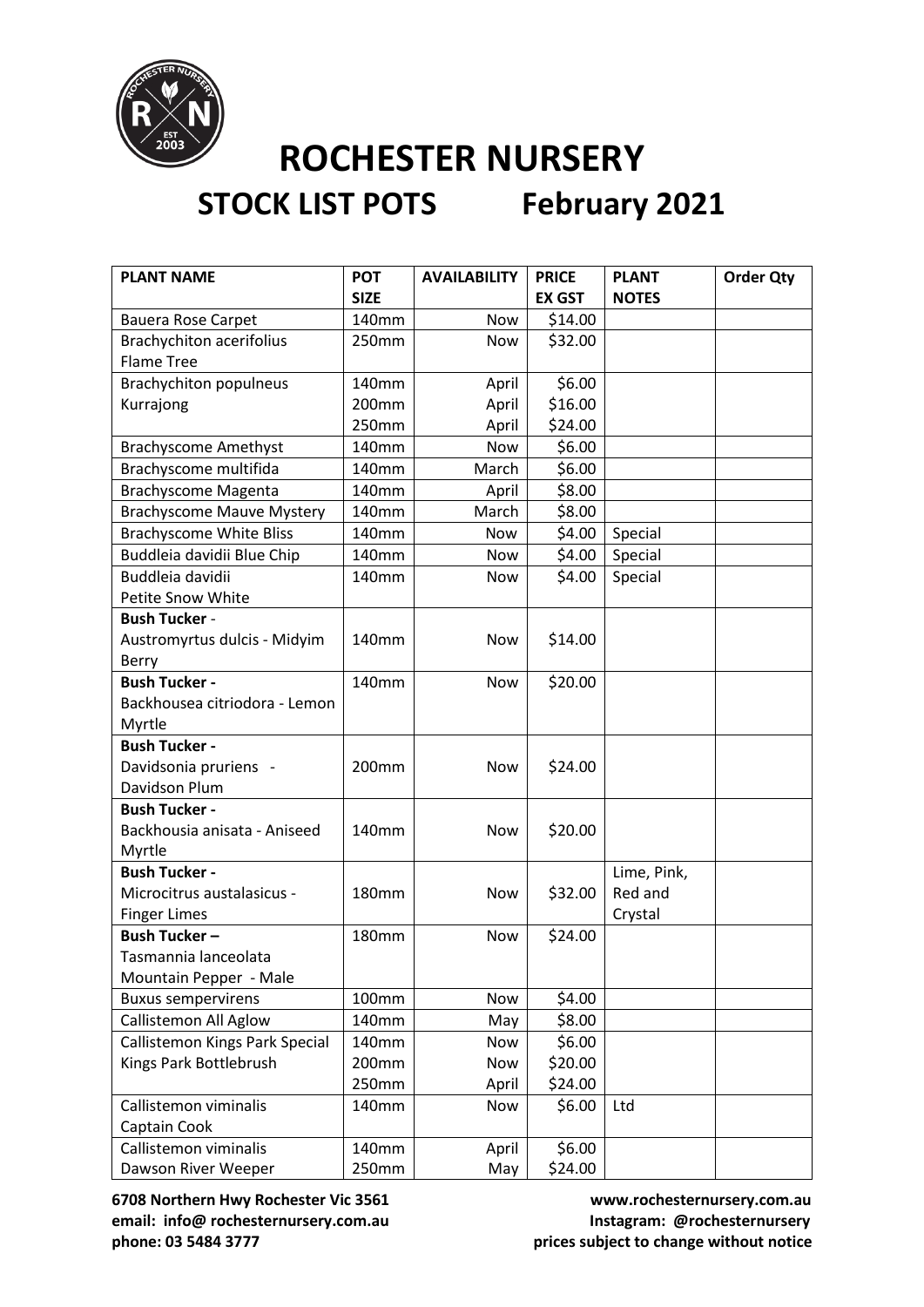

| <b>PLANT NAME</b>                                                 | <b>POT</b><br><b>SIZE</b> | <b>AVAILABILITY</b> | <b>PRICE</b><br><b>EX GST</b> | <b>PLANT</b><br><b>NOTES</b> | <b>Order Qty</b> |
|-------------------------------------------------------------------|---------------------------|---------------------|-------------------------------|------------------------------|------------------|
| Callistemon viminalis Green                                       | 140mm                     | <b>Now</b>          | \$8.00                        |                              |                  |
| Envy                                                              |                           |                     |                               |                              |                  |
| Callistemon viminalis                                             | 140mm                     | <b>Now</b>          | \$6.00                        |                              |                  |
| Hannah Ray                                                        | 250mm                     | May                 | \$24.00                       |                              |                  |
| Callistemon viminalis Harkness                                    | 140mm                     | Now                 | \$6.00                        |                              |                  |
| Callistemon viminalis Little<br>Cook                              | 140mm                     | Now                 | \$8.00                        | Ltd                          |                  |
| Callistemon viminalis Little<br>Silver                            | 140mm                     | Now                 | \$8.00                        | Ltd                          |                  |
| Callistemon viminalis Pink<br>Alma                                | 140mm                     | Now                 | \$8.00                        |                              |                  |
| Callistemon viminalis<br>Red Alert 'KPS38'                        | 200mm                     | April               | \$16.00                       |                              |                  |
| Callistemon viminalis                                             | 200mm                     | April               | \$16.00                       |                              |                  |
| Slim <sup>™</sup> 'CV01'                                          | 250mm                     | Now                 | \$24.00                       |                              |                  |
| Callistemon viminalis                                             | 140mm                     | Now                 | \$8.00                        |                              |                  |
| Wee Johnnie                                                       |                           |                     |                               |                              |                  |
| Callistemon Western Glory                                         | 200mm                     | Now                 | \$20.00                       | Ltd                          |                  |
| Calothamnus quadrifidus                                           | 140mm                     | Now                 | \$14.00                       |                              |                  |
| Little Ripper                                                     |                           |                     |                               |                              |                  |
| Calocephalus brownii                                              | 140mm                     | March               | \$8.00                        |                              |                  |
| Calothamnus quadrifidus Grey                                      | 140mm                     | Now                 | \$6.00                        |                              |                  |
|                                                                   | 200mm                     | May                 | \$16.00                       |                              |                  |
| Carex Evergold                                                    | 140mm                     | March               | \$6.00                        |                              |                  |
| <b>Carex Frosted Curls</b>                                        | 140mm                     | Now                 | \$6.00                        |                              |                  |
| Carex testacea Orange Carex                                       | 140mm                     | March               | \$6.00                        |                              |                  |
| Carpobrotus rossii - Native<br>Pigface                            | 140mm                     | Now                 | \$6.00                        |                              |                  |
| Casuarina glauca Cousin It                                        | 140mm                     | <b>Now</b>          | \$10.00                       |                              |                  |
|                                                                   | 200mm                     | April               | \$20.00                       |                              |                  |
| Casuarina cunninghamiana<br><b>River Sheoak</b>                   | 250mm                     | April               | \$24.00                       |                              |                  |
| Chamelaucium x Verticordia<br>Paddy's Pink                        | 140mm                     | Now                 | \$14.00                       |                              |                  |
| Chrysocephalum apiculatum<br><b>Common Everlasting</b>            | 140mm                     | Now                 | \$6.00                        |                              |                  |
| Chrysocephalum apiculatum<br><b>Bridgewater Bay</b>               | 140mm                     | Now                 | \$14.00                       |                              |                  |
| Chrysocephalum apiculatum<br>Yorke Peninsula Form - large<br>leaf | 140mm                     | Now                 | \$14.00                       |                              |                  |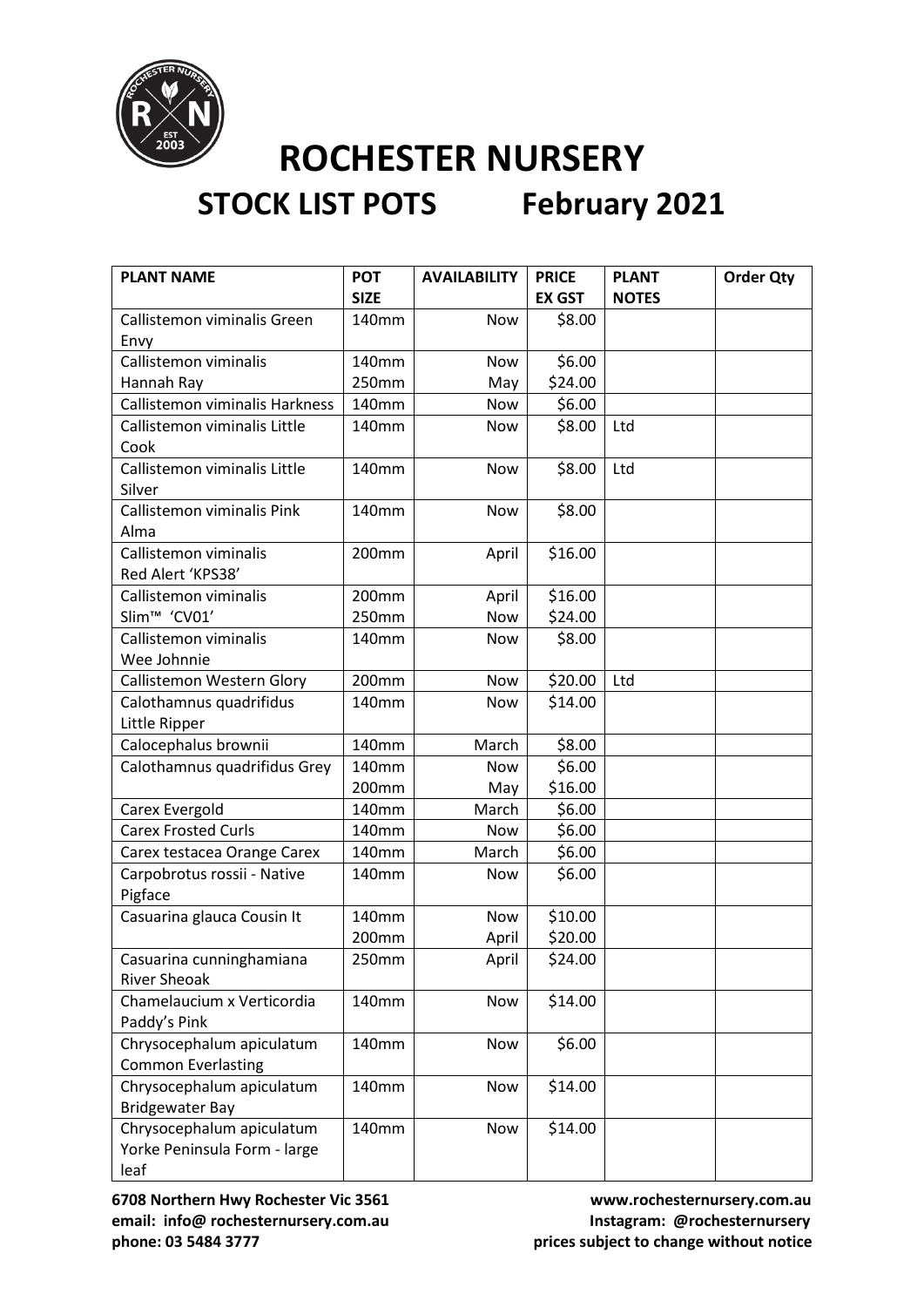

## **STOCK LIST POTS February 2021**

| <b>PLANT NAME</b>                        | <b>POT</b>  | <b>AVAILABILITY</b> | <b>PRICE</b>  | <b>PLANT</b> | <b>Order Qty</b> |
|------------------------------------------|-------------|---------------------|---------------|--------------|------------------|
|                                          | <b>SIZE</b> |                     | <b>EX GST</b> | <b>NOTES</b> |                  |
| Chrysocephalum apiculatum                | 140mm       | April               | \$8.00        |              |                  |
| Sunny Bun - Compact Form                 |             |                     |               |              |                  |
| Citrus - Lemon, Lime,                    | 5Ltr        | Now                 | \$45.00       | Grafted      |                  |
| Mandarin                                 |             |                     |               |              |                  |
| <b>Citrus limon Lemonicious</b>          | 200mm       | April               | \$24.00       |              |                  |
| Citrus latifolia                         | 200mm       | April               | \$6.00        | Cuttings     |                  |
| <b>Tahitian Lime</b>                     | 5Ltr        | Now                 | \$45.00       | Grafted      |                  |
|                                          |             |                     |               |              |                  |
| Coleonema sunset Petite Pink             | 140mm       | Now                 | \$8.00        |              |                  |
| Conostylis candicans                     | 140mm       | Now                 | \$14.00       |              |                  |
| <b>Silver Sunrise</b>                    |             |                     |               |              |                  |
| Conostylis Cadda Mambrina                | 140mm       | Now                 | \$14.00       |              |                  |
| Convolvulus cneorum                      | 140mm       | Now                 | \$6.00        |              |                  |
| Silver Bush                              |             |                     |               |              |                  |
| Coprosma Fire Burst                      | 140mm       | Now                 | \$4.00        | Special      |                  |
| Coprosma                                 | 140mm       | Now                 | \$4.00        | Special      |                  |
| Tequila Sunrise                          |             |                     |               |              |                  |
| Cordyline Cabernet                       | 140mm       | March               | \$10.00       |              |                  |
| Cordyline Salsa                          | 140mm       | April               | \$10.00       |              |                  |
| Correa alba                              | 140mm       | March               | \$6.00        |              |                  |
| Correa alba Star Showers                 | 140mm       | March               | \$6.00        |              |                  |
| Correa Dusky Bells                       | 140mm       | <b>Now</b>          | \$6.00        |              |                  |
| Correa Green Dream                       | 140mm       | Now                 | \$8.00        |              |                  |
| Correa Little Cate                       | 140mm       | March               | \$8.00        |              |                  |
| <b>Correa Moon Chimes</b>                | 140mm       | <b>Now</b>          | \$8.00        |              |                  |
| Correa reflexa Dwarf                     | 140mm       | Now                 | \$6.00        |              |                  |
| Correa glabra Ivory Chimes               | 140mm       | Now                 | \$8.00        |              |                  |
| Crowea saligna                           | 140mm       | April               | \$6.00        |              |                  |
| <b>Cuppressus Lemon Essence</b>          | 200mm       | April               | \$20.00       |              |                  |
| Cuppressus sempervirens                  | 200mm       | April               | \$20.00       |              |                  |
| Glauca                                   | 250mm       | March               | \$32.00       |              |                  |
| <b>Pencil Pine</b>                       |             |                     |               |              |                  |
| Dianella caerulea Cassa Blue™            | 140mm       | Now                 | \$10.00       |              |                  |
| Dianella Clarity Blue                    | 140mm       | Now                 | \$14.00       |              |                  |
| Dianella tasmanica Blaze                 | 140mm       | Now                 | \$14.00       |              |                  |
| Dianella tasmanica Cherry Red            | 140mm       | Now                 | \$8.00        |              |                  |
| Dianella tasmanica Tiny Tas              | 140mm       | Now                 | \$8.00        |              |                  |
| Dianthus caryophyllus<br>Angel of Desire | 140mm       | Now                 | \$8.00        |              |                  |
| Dianthus caryophyllus                    | 140mm       | Now                 | \$8.00        |              |                  |

**6708 Northern Hwy Rochester Vic 3561 www.rochesternursery.com.au** email: info@ rochesternursery.com.au **Instagram: @rochesternursery** 

**phone: 03 5484 3777 prices subject to change without notice**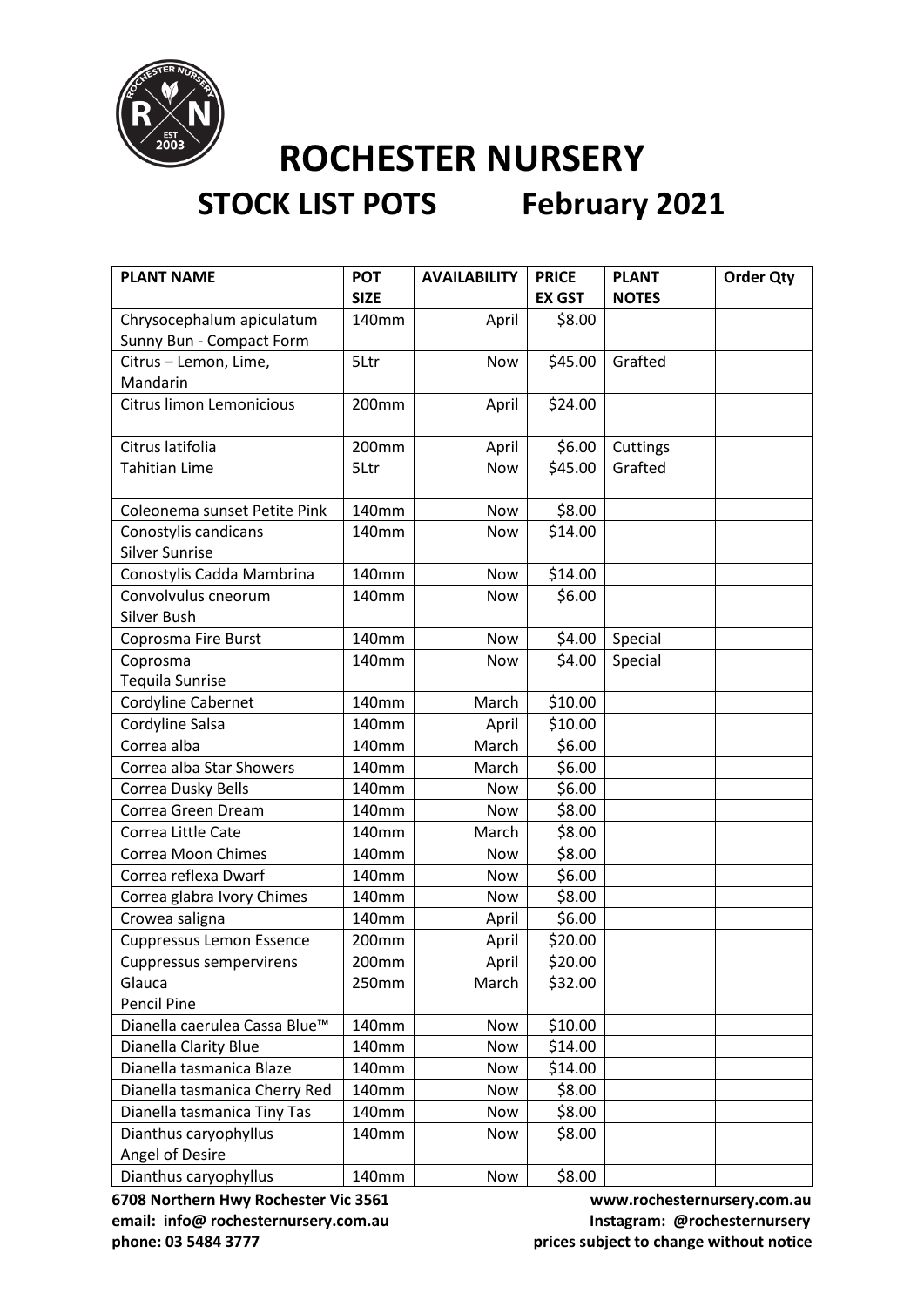

| <b>PLANT NAME</b>               | <b>POT</b>  | <b>AVAILABILITY</b> | <b>PRICE</b>  | <b>PLANT</b> | <b>Order Qty</b> |
|---------------------------------|-------------|---------------------|---------------|--------------|------------------|
|                                 | <b>SIZE</b> |                     | <b>EX GST</b> | <b>NOTES</b> |                  |
| Angel of Forgiveness            |             |                     |               |              |                  |
| Dianthus caryophyllus           | 140mm       | Now                 | \$8.00        |              |                  |
| Angel of Grace                  |             |                     |               |              |                  |
| Dianthus caryophyllus           | 140mm       | <b>Now</b>          | \$8.00        |              |                  |
| Angel of Harmony                |             |                     |               |              |                  |
| Dianthus caryophyllus           | 140mm       | Now                 | \$8.00        |              |                  |
| Angel of Peace                  |             |                     |               |              |                  |
| Dianthus caryophyllus           | 140mm       | May                 | \$8.00        |              |                  |
| Angel of Purity                 |             |                     |               |              |                  |
| Dietes bicolor Fine             | 140mm       | Now                 | \$8.00        |              |                  |
| Divine'DI02'                    |             |                     |               |              |                  |
| Dietes grandiflora - Grand Star | 140mm       | Now                 | \$8.00        |              |                  |
| Dietes grandiflora - Wild Iris  | 140mm       | Now                 | \$6.00        |              |                  |
| <b>Dichondra Silver Falls</b>   | 140mm       | Now                 | \$8.00        |              |                  |
| Dodonaea Green Screen           | 140mm       | Now                 | \$6.00        |              |                  |
| Eremophila brevifolia           | 140mm       | Now                 | \$8.00        |              |                  |
| Eremophila bignoniflora Big     | 140mm       | Now                 | \$6.00        |              |                  |
| Polly                           |             |                     |               |              |                  |
| Eremophila bignoniflora         | 140mm       | Now                 | \$14.00       |              |                  |
| Meringur Ray                    |             |                     |               |              |                  |
| Eremophila biserrata x glabra   | 140mm       | Now                 | \$6.00        |              |                  |
| Eremophila calorhabdos x        | 140mm       | Now                 | \$14.00       |              |                  |
| splendens - Beryl's Gem         |             |                     |               |              |                  |
| Eremophila calorhabdos x        | 140mm       | Now                 | \$14.00       |              |                  |
| denticulosa                     |             |                     |               |              |                  |
| Eremophila drummondii           | 140mm       | Now                 | \$14.00       | Ltd          |                  |
| Low Dome                        |             |                     |               |              |                  |
| <b>Eremophila Fairy Floss</b>   | 140mm       | Now                 | \$6.00        |              |                  |
| Eremophila glabra Amber         | 140mm       | Now                 | \$6.00        |              |                  |
| Carpet                          |             |                     |               |              |                  |
| Eremophila glabra Augusta       | 140mm       | Now                 | \$14.00       |              |                  |
| Storm                           |             |                     |               |              |                  |
| Eremophila glabra Belalla Gold  | 140mm       | Now                 | \$6.00        |              |                  |
| Eremophila glabra X maculata    | 140mm       | Now                 | \$14.00       |              |                  |
| Crazy Girl                      |             |                     |               |              |                  |
| Eremophila glabra Lime Gold     | 140mm       | Now                 | \$6.00        |              |                  |
| Eremophila glabra Red Desert    | 140mm       | Now                 | \$6.00        |              |                  |
| Eremophila glabra               | 140mm       | Now                 | \$14.00       | Ltd          |                  |
| <b>Murchison Magic</b>          |             |                     |               |              |                  |
| Eremophila glabra Noresman      | 140mm       | Now                 | \$14.00       |              |                  |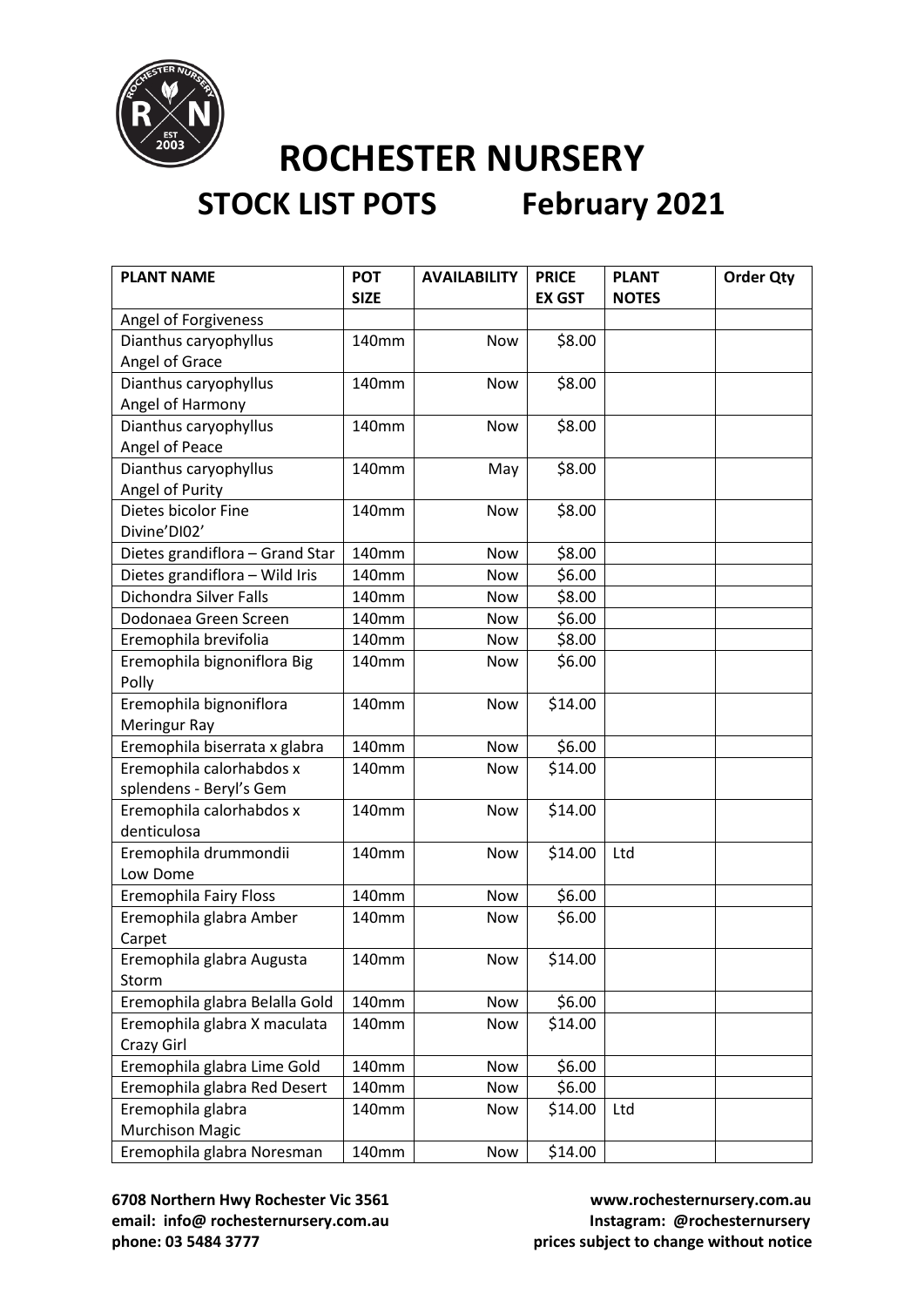

| <b>PLANT NAME</b>               | <b>POT</b>   | <b>AVAILABILITY</b> | <b>PRICE</b>  | <b>PLANT</b> | <b>Order Qty</b> |
|---------------------------------|--------------|---------------------|---------------|--------------|------------------|
|                                 | <b>SIZE</b>  |                     | <b>EX GST</b> | <b>NOTES</b> |                  |
| Eremophila glabra Pink          | 140mm        | Now                 | \$14.00       |              |                  |
| Panther                         |              |                     |               |              |                  |
| Eremophila glabra Kalbari       | 140mm        | April               | \$6.00        |              |                  |
| Carpet                          |              |                     |               |              |                  |
| Eremophila glabra Compact       | 140mm        | Now                 | \$6.00        |              |                  |
| Grey                            |              |                     |               |              |                  |
| Eremophila glabra Silver        | 140mm        | Now                 | \$14.00       |              |                  |
| Spread                          |              |                     |               |              |                  |
| Eremophila glabra Streaky Bay   | 140mm        | Now                 | \$14.00       |              |                  |
| Eremophila glabra Wooly         | 140mm        | Now                 | \$8.00        |              |                  |
| Eremophila glabra Yanna         | 140mm        | Now                 | \$14.00       |              |                  |
| Wonder                          |              |                     |               |              |                  |
| Eremophila glabra Yorke         | 140mm        | Now                 | \$14.00       |              |                  |
| <b>Beauty</b>                   |              |                     |               |              |                  |
| Eremophila grafted varieties    | <b>180mm</b> | Now                 | \$40.00       | Limited      |                  |
| Ask staff - few forms available |              |                     |               |              |                  |
| Eremophila lehmanniana          | 140mm        | Now                 | \$6.00        |              |                  |
| Eremophila maculata             | 140mm        | Now                 | \$14.00       |              |                  |
| <b>Apricot Blush</b>            |              |                     |               |              |                  |
| Eremophila maculata             | 140mm        | Now                 | \$8.00        |              |                  |
| Mallee Lipstick                 |              |                     |               |              |                  |
| Eremophila maculata Pink        | 140mm        | May                 | \$8.00        |              |                  |
| Passion                         |              |                     |               |              |                  |
| Eremophila maculata x           | 140mm        | Now                 | \$6.00        |              |                  |
| alternifolia - Wildberry        | 200mm        | May                 | \$16.00       |              |                  |
| Eremophila maculata Winter      | 140mm        | Now                 | \$14.00       |              |                  |
| Gold                            |              |                     |               |              |                  |
| Eremophila mallee Lipstick      | 140mm        | Now                 | \$8.00        |              |                  |
| Eremophila Meringur             | 140mm        | Now                 | \$14.00       |              |                  |
| Midnight                        |              |                     |               |              |                  |
| Eremophila Meringur Isac        | 140mm        | Now                 | \$14.00       |              |                  |
| Eremophila nivea                | 140mm        | Now                 | \$6.00        |              |                  |
| Eremophila nivea x              | 140mm        | Now                 | \$6.00        |              |                  |
| christophorii                   |              |                     |               |              |                  |
| Eremophila oppositifolia        | 140mm        | Now                 | \$14.00       |              |                  |
| Meringur Ray                    |              |                     |               |              |                  |
| Eremophila oppositifolia        | 140mm        | Now                 | \$6.00        |              |                  |
| Midnight                        |              |                     |               |              |                  |
| Eremophila polyclada x          | 140mm        | Now                 | \$4.00        | Special      |                  |
| divaricatta - Summertime Blue   |              |                     |               |              |                  |
| Eremophila                      | 140mm        | May                 | \$6.00        |              |                  |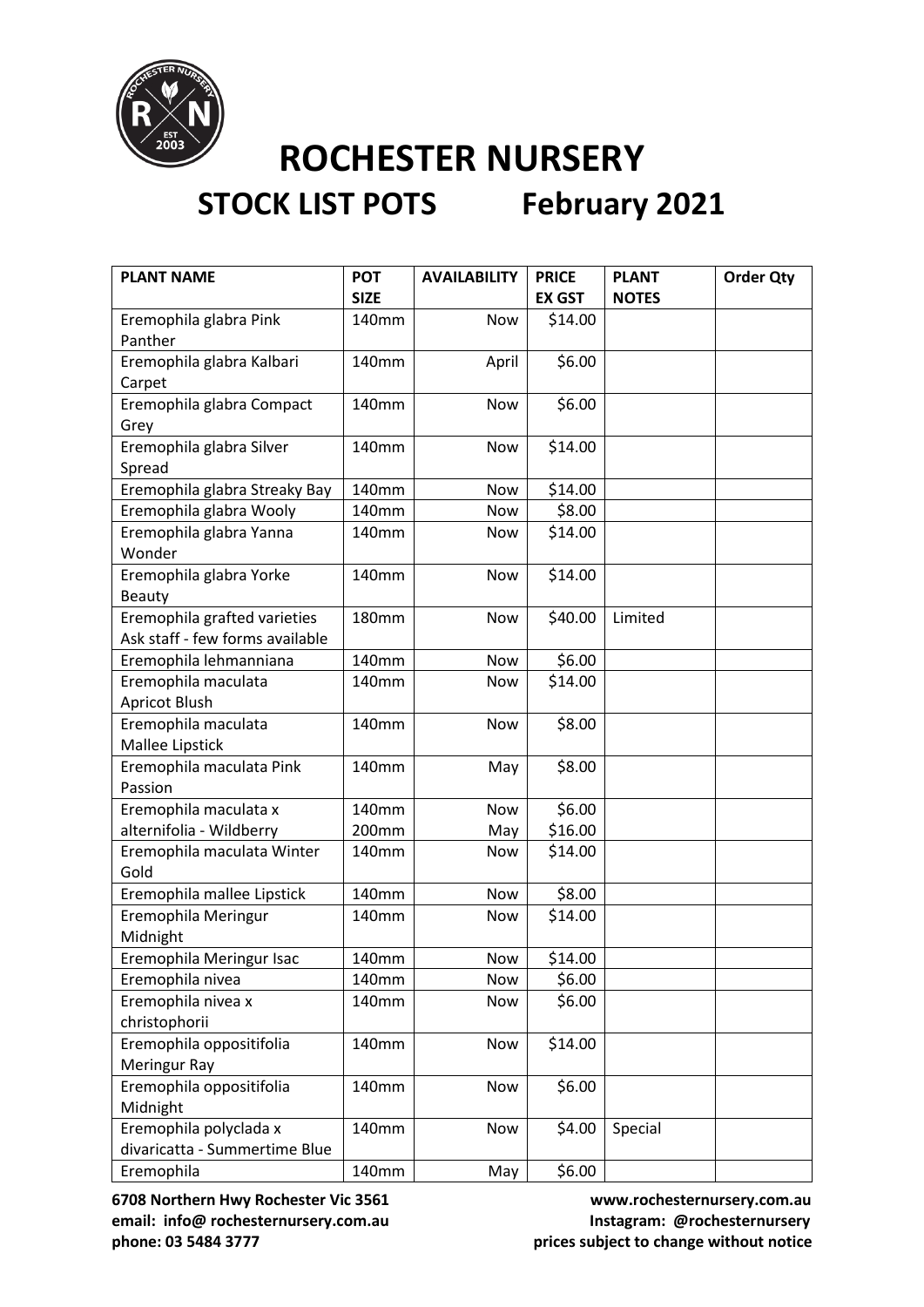

| <b>PLANT NAME</b>                  | <b>POT</b>  | <b>AVAILABILITY</b> | <b>PRICE</b>  | <b>PLANT</b> | <b>Order Qty</b> |
|------------------------------------|-------------|---------------------|---------------|--------------|------------------|
|                                    | <b>SIZE</b> |                     | <b>EX GST</b> | <b>NOTES</b> |                  |
| Red Splendour                      |             |                     |               |              |                  |
| Eremophila raecemosa               | 140mm       | Now                 | \$14.00       |              |                  |
| <b>Peaches and Cream</b>           |             |                     |               |              |                  |
| Eremophila sargentii               | 140mm       | April               | \$6.00        |              |                  |
| Eremophila youngii Dusky           | 140mm       | Now                 | \$6.00        |              |                  |
| Erigeron karvinskianus             | 140mm       | Now                 | \$6.00        |              |                  |
| Seaside Daisy                      |             |                     |               |              |                  |
| <b>Escallonia Dwarf Pink Pixie</b> | 140mm       | Now                 | \$8.00        |              |                  |
| <b>Escallonia Red Knight</b>       | 140mm       | Now                 | \$8.00        |              |                  |
|                                    | 200mm       | May                 | \$16.00       |              |                  |
| Eucalyptus albopurpurea            | 140mm       | Now                 | \$14.00       | Ltd          |                  |
| <b>Coffin Bay Mallee</b>           |             |                     |               |              |                  |
| Eucalyptus caesia ssp magna        | 140mm       | Now                 | \$14.00       |              |                  |
| <b>Silver Princess</b>             | 250mm       | Now                 | \$24.00       |              |                  |
| Eucalyptus cernua                  | 200mm       | April               | \$20.00       |              |                  |
| Syn: Euc. nutans - Red             |             |                     |               |              |                  |
| <b>Flowering Moort</b>             |             |                     |               |              |                  |
| Eucalyptus (Corymbia)              |             |                     |               |              |                  |
| citriodora                         | 250mm       | April               | \$24.00       |              |                  |
| Lemon Scented Gum                  |             |                     |               |              |                  |
| Eucalyptus crucis                  | 140mm       | May                 | \$8.00        |              |                  |
| <b>Silver Mallee</b>               |             |                     |               |              |                  |
| Eucalyptus elata Dry White         | 200mm       | April               | \$16.00       |              |                  |
|                                    | 250mm       | May                 | \$24.00       |              |                  |
| Eucalyptus erythrocorys            | 200mm       | May                 | \$16.00       |              |                  |
| Red Capped Gum or Illyarrie        |             |                     |               |              |                  |
| Eucalyptus (Corymbia)              | 140mm       | March               | \$6.00        |              |                  |
| eximia nana                        | 200mm       | May                 | \$16.00       |              |                  |
| <b>Dwarf Yellow Bloodwood</b>      | 250mm       | April               | \$24.00       |              |                  |
| Eucalyptus (Corymbia) ficifolia    | 140mm       | <b>Now</b>          | \$6.00        |              |                  |
| <b>Red Flowering Gum</b>           | 200mm       | March               | \$16.00       |              |                  |
|                                    | 250mm       | April               | \$24.00       |              |                  |
| Eucalyptus gunnii ssp              | 250mm       | April               | \$20.00       |              |                  |
| divaricata Silverdrop              |             |                     |               |              |                  |
| Eucalyptus kruseana                | 140mm       | April               | \$8.00        |              |                  |
| <b>Book Leaf Mallee</b>            |             |                     |               |              |                  |
| <b>Eucalyptus latens Moon</b>      | 140mm       | April               | \$8.00        |              |                  |
| Lagoon                             |             |                     |               |              |                  |
| Eucalyptus leucoxylon Rosea        | 250mm       | April               | \$24.00       |              |                  |
| Pink Flowering Yellow Gum          |             |                     |               |              |                  |
| Eucalyptus leucoxylon              | 200mm       | April               | \$16.00       |              |                  |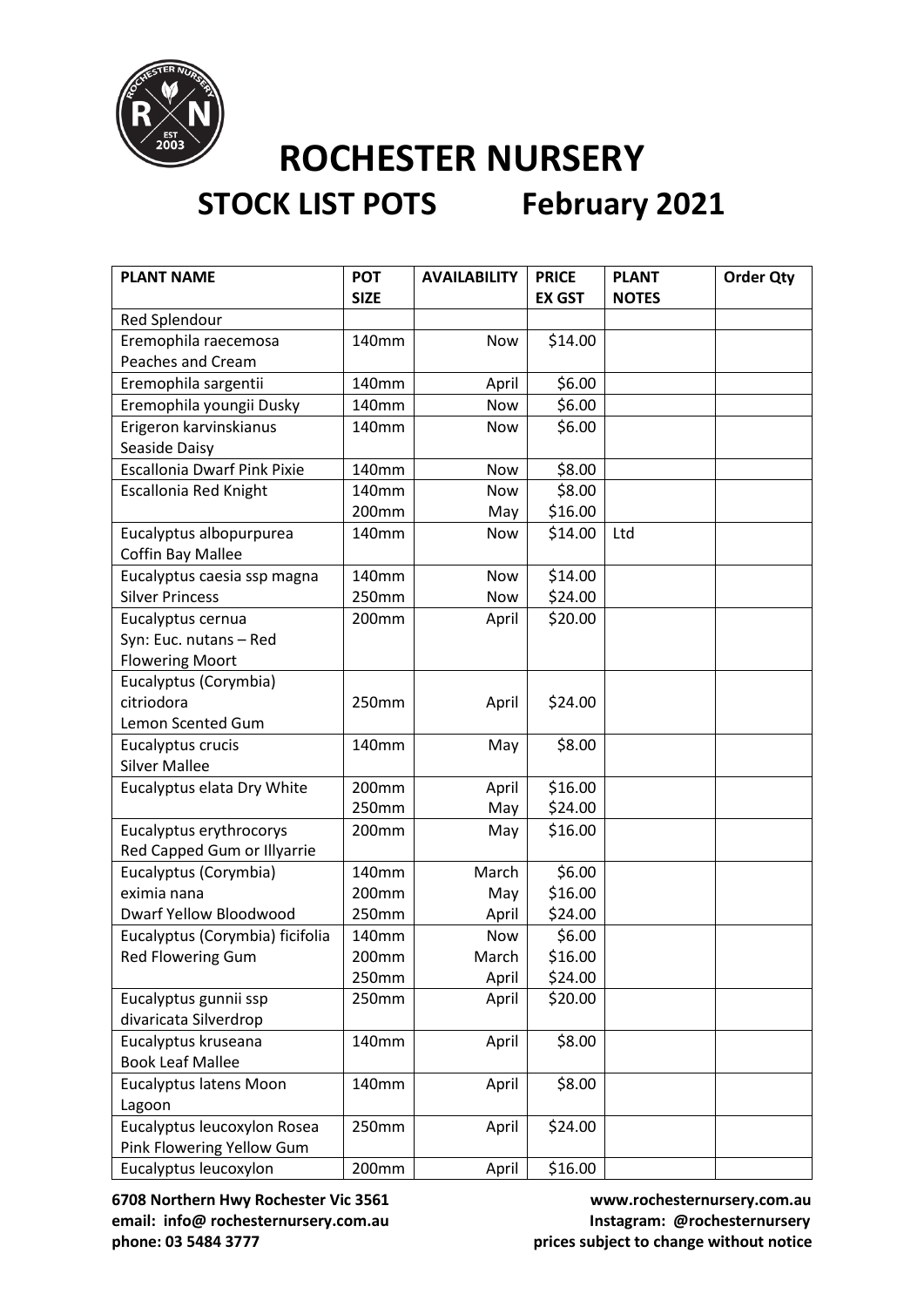

| <b>PLANT NAME</b>                                       | <b>POT</b>     | <b>AVAILABILITY</b> | <b>PRICE</b>      | <b>PLANT</b> | <b>Order Qty</b> |
|---------------------------------------------------------|----------------|---------------------|-------------------|--------------|------------------|
|                                                         | <b>SIZE</b>    |                     | <b>EX GST</b>     | <b>NOTES</b> |                  |
| megalocarpa Rosea                                       | 250mm          | April               | \$24.00           |              |                  |
| Large Fruited Yellow Gum                                |                |                     |                   |              |                  |
| Eucalyptus (Corymbia)                                   | 200mm          | April               | \$16.00           |              |                  |
| maculata                                                | 250mm          | April               | \$24.00           |              |                  |
| <b>Spotted Gum</b>                                      |                |                     |                   |              |                  |
| Eucalyptus macrocarpa                                   | 140mm          | April               | \$8.00            |              |                  |
| Rose of the West                                        | 250mm          | Now                 | \$24.00           |              |                  |
| Eucalyptus melliodora                                   | 200mm          | April               | \$16.00           |              |                  |
| <b>Yellow Box</b>                                       |                |                     |                   |              |                  |
| Eucalyptus pleurocarpa                                  | 200mm          | April               | \$20.00           |              |                  |
| Syn: Euc. tetragona                                     |                |                     |                   |              |                  |
| <b>Silver Marlock</b>                                   |                |                     |                   |              |                  |
| Eucalyptus polyanthemos                                 | 250mm          | Now                 | \$24.00           |              |                  |
| Red Box                                                 |                |                     |                   |              |                  |
| Eucalyptus pulverulenta Baby                            | 140mm          | Now                 | \$10.00           |              |                  |
| Blue                                                    |                |                     |                   |              |                  |
| Eucalyptus pyriformis                                   | 200mm          | April               | \$20.00           |              |                  |
|                                                         |                |                     |                   |              |                  |
| Eucalyptus rhodantha                                    | 200mm          | March               | \$20.00           |              |                  |
|                                                         | 250mm          | April               | \$32.00           |              |                  |
| Eucalyptus scoparia                                     | 140mm<br>200mm | March               | \$6.00<br>\$16.00 |              |                  |
|                                                         |                | April               | \$16.00           |              |                  |
| Eucalyptus sideroxylon rosea<br>Pink Flowering Ironbark | 200mm          | April               |                   |              |                  |
| Eucalyptus tetraptera                                   | 140mm          | Now                 | \$14.00           | Ltd          |                  |
| <b>Square Fruited Mallee</b>                            |                |                     |                   |              |                  |
| Eucalyptus torquata                                     | 200mm          | Now                 | \$16.00           |              |                  |
| Coral Gum                                               |                |                     |                   |              |                  |
| <b>Eucalyptus viridis Dwarf</b>                         | 200mm          | April               | \$16.00           |              |                  |
| <b>Winter Lights</b>                                    | 250mm          | May                 | \$24.00           |              |                  |
| Eucalyptus woodwardii                                   | 140mm          | Now                 |                   |              |                  |
| Lemon Flowered Gum                                      |                |                     |                   |              |                  |
| Eucalyptus youngiana                                    | 140mm          | Now                 | \$14.00           |              |                  |
|                                                         | 200mm          | Now                 | \$20.00           |              |                  |
| Euonymus japonicus                                      | 100mm          | Now                 | \$4.00            |              |                  |
| Tom Thumb                                               | 140mm          | April               | \$6.00            |              |                  |
| Euonymus japonicus                                      | 100mm          | Now                 | \$4.00            |              |                  |
| Green Rocket                                            | 140mm          | March               | \$6.00            |              |                  |
| Euryops virginensus Gold                                | 140mm          | Now                 | \$6.00            |              |                  |
| Golden Daisy Bush                                       |                |                     |                   |              |                  |
| Gardenia florida                                        | 140mm          | April               | \$6.00            |              |                  |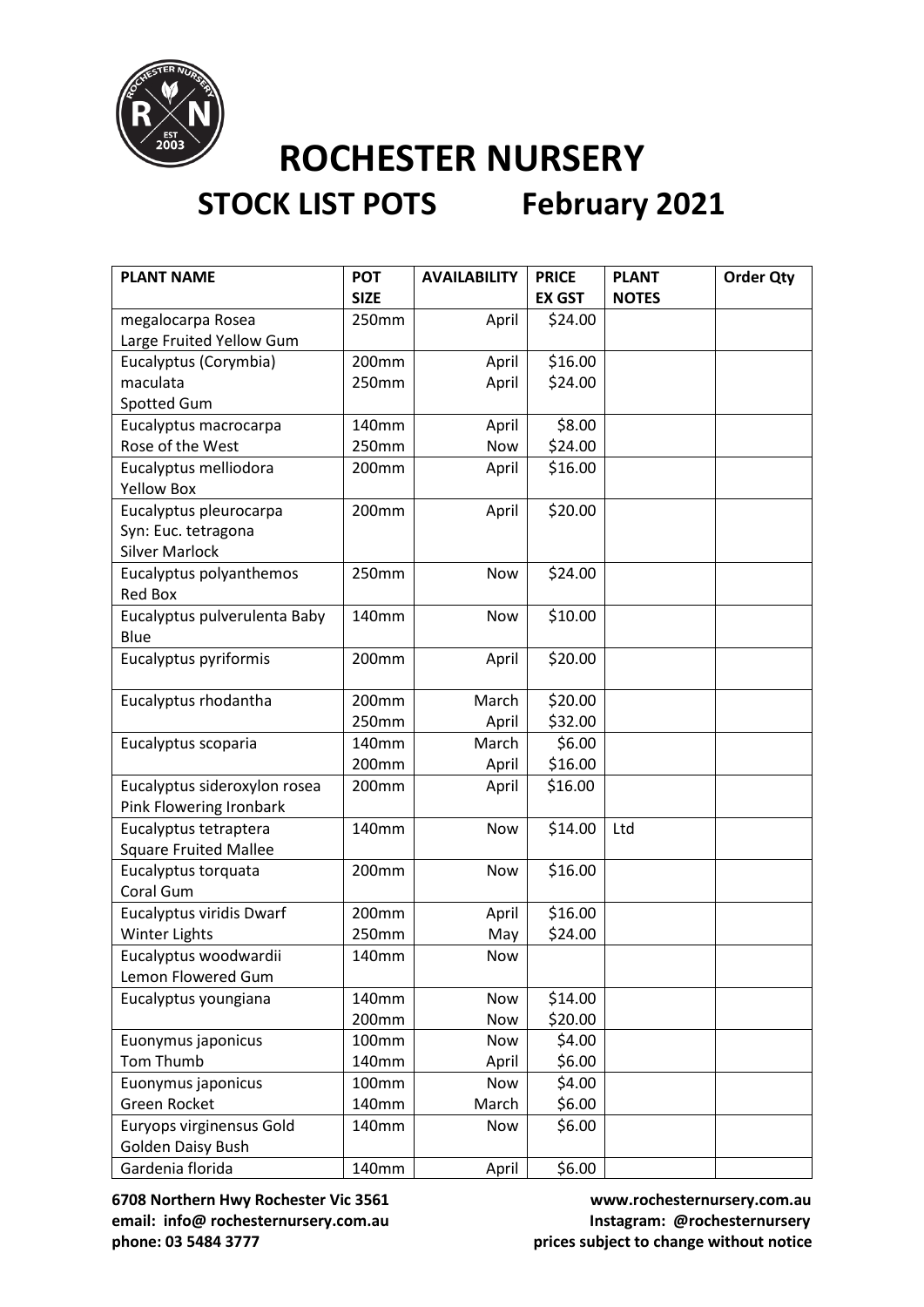

| <b>PLANT NAME</b>               | <b>POT</b>  | <b>AVAILABILITY</b> | <b>PRICE</b>  | <b>PLANT</b> | <b>Order Qty</b> |
|---------------------------------|-------------|---------------------|---------------|--------------|------------------|
|                                 | <b>SIZE</b> |                     | <b>EX GST</b> | <b>NOTES</b> |                  |
| Gardenia radicans               | 140mm       | April               | \$8.00        |              |                  |
| Gaura lindheimeri               | 140mm       | Now                 | \$8.00        |              |                  |
| <b>Baby Butterflies Rose</b>    |             |                     |               |              |                  |
| <b>Grevillea Amazing Grace</b>  | 140mm       | Now                 | \$14.00       |              |                  |
| <b>Grevillea Apricot Glow</b>   | 140mm       | Now                 | \$8.00        |              |                  |
| Grevillea Bonnie Prince Charlie | 140mm       | <b>Now</b>          | \$8.00        |              |                  |
| <b>Grevillea Cherry Ripe</b>    | 140mm       | Now                 | \$8.00        |              |                  |
| Grevillea Chetwyn               | 140mm       | Now                 | \$8.00        |              |                  |
| Grevillea Coconut Ice           | 140mm       | Now                 | \$8.00        |              |                  |
| Grevillea Deua Gold             | 140mm       | March               | \$8.00        |              |                  |
| Grevillea Gold Fever            | 140mm       | April               | \$8.00        |              |                  |
| Grevillea Ivanhoe               | 140mm       | Now                 | \$8.00        |              |                  |
| Grevillea Ivory Whip            | 200mm       | Now                 | \$55.00       | Grafted      |                  |
| Grevillea lanigera Lutea        | 140mm       | Now                 | \$8.00        |              |                  |
| Grevillea lanigera              | 140mm       | Now                 | \$8.00        |              |                  |
| Mt Tamboritha                   | 200mm       | Now                 | \$20.00       |              |                  |
| Grevillea Lemon Daze            | 140mm       | Now                 | \$8.00        |              |                  |
| Grevillea Lemon Supreme         | 140mm       | Now                 | \$10.00       |              |                  |
| Grevillea Loopy Lou             | 140mm       | Now                 | \$10.00       |              |                  |
| <b>Grevillea Mallee Cherie</b>  | 140mm       | Now                 | \$4.00        | Special      |                  |
| Grevillea Moonlight             | 250mm       | March               | \$32.00       |              |                  |
| Grevillea Ned Kelly             | 140mm       | <b>Now</b>          | \$8.00        |              |                  |
|                                 | 200mm       | Now                 | \$24.00       | Ltd          |                  |
| <b>Grevillea New Blood</b>      | 140mm       | Now                 | \$8.00        |              |                  |
| Grevillea obtusifolia Gin Gin   | 140mm       | Now                 | \$6.00        |              |                  |
| Gem                             |             |                     |               |              |                  |
| Grevillea                       | 200mm       | April               | \$20.00       |              |                  |
| Peaches and Cream               |             |                     |               |              |                  |
| Grevillea Raptor                | 140mm       | March               | \$10.00       |              |                  |
| Grevillea Raspberry Ripple      | 140mm       | Now                 | \$8.00        |              |                  |
| Grevillea Robyn Gordon          | 140mm       | Now                 | \$8.00        |              |                  |
|                                 | 200mm       | Now                 | \$24.00       | Ltd          |                  |
| Grevillea Red Hooks             | 140mm       | Now                 | \$8.00        |              |                  |
| Grevillea Rosemary's Choice     | 140mm       | Now                 | \$14.00       |              |                  |
| Grevillea Ruby Jewell           | 140mm       | Now                 | \$10.00       |              |                  |
|                                 | 200mm       | April               | \$20.00       |              |                  |
| Grevillea Seaspray              | 140mm       | April               | \$8.00        |              |                  |
| <b>Grevillea Scarlet King</b>   | 200mm       | Now                 | \$55.00       | Grafted      |                  |
| Grevillea Scarlet Moon          | 200mm       | Now                 | \$32.00       |              |                  |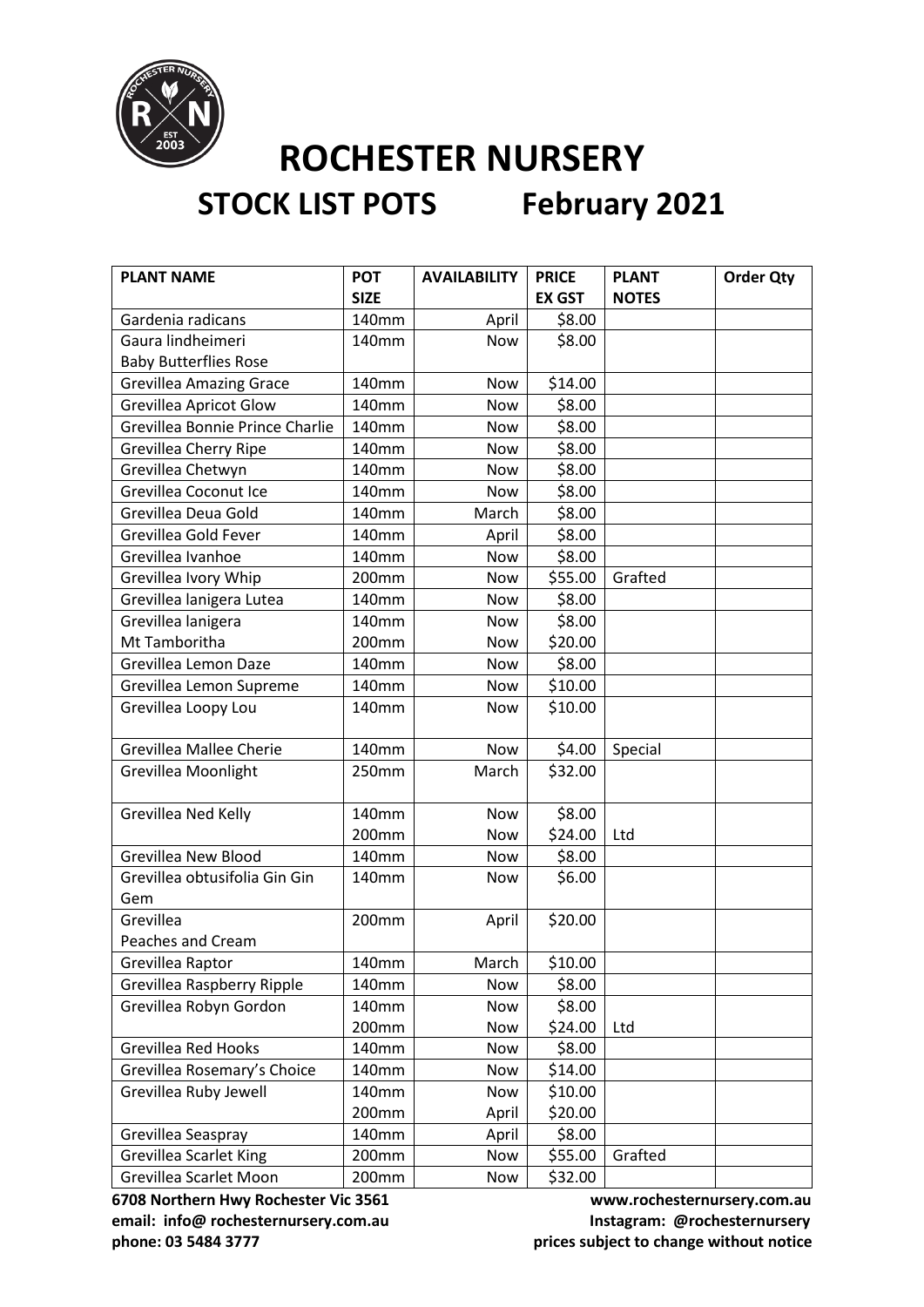

| <b>PLANT NAME</b>                            | <b>POT</b><br><b>SIZE</b> | <b>AVAILABILITY</b> | <b>PRICE</b><br><b>EX GST</b> | <b>PLANT</b><br><b>NOTES</b> | <b>Order Qty</b> |
|----------------------------------------------|---------------------------|---------------------|-------------------------------|------------------------------|------------------|
| Grevillea Strawberry Smoothie                | 140mm                     | Now                 | \$8.00                        |                              |                  |
| <b>Grevillea Spirit of Anzac</b>             | 200mm                     | Now                 | \$30.00                       |                              |                  |
| Grevillea Superb                             | 200mm                     | Now                 | \$24.00                       | Ltd                          |                  |
| Grevillea Winpara Apricot                    | 140mm                     | April               | \$8.00                        |                              |                  |
| Grevillea Winpara Gem                        | 140mm                     | Now                 | \$6.00                        |                              |                  |
| Grevillea Winpara Gold                       | 140mm                     | April               | \$6.00                        |                              |                  |
|                                              | 140mm                     |                     |                               |                              |                  |
| Grevillea Winpara Ruby<br>Hakea crassinervia |                           | Now                 | \$14.00                       |                              |                  |
|                                              | 140mm                     | Now                 | \$14.00                       |                              |                  |
| <b>Burrendong Beauty</b>                     | 200mm                     | April               | \$20.00                       |                              |                  |
| Hakea francisiana                            | 140mm                     | April               | \$8.00                        |                              |                  |
| Hakea laurina                                | 200mm                     | April               | \$16.00                       |                              |                  |
| Hakea multilineata                           | 200mm                     | April               | \$8.00                        |                              |                  |
| Hardenbergia Free n Easy                     | 140mm                     | April               | \$8.00                        |                              |                  |
| Hardenbergia Happy                           | 140mm                     | <b>Now</b>          | \$8.00                        |                              |                  |
| Wanderer                                     |                           |                     |                               |                              |                  |
| Hardenbergia Meema 'HB1'                     | 140mm                     | Now                 | \$14.00                       |                              |                  |
| Hardenbergia Mystic Marvel                   | 140mm                     | April               | \$8.00                        |                              |                  |
| Hardenbergia Sweetheart                      | 140mm                     | April               | \$8.00                        |                              |                  |
| Hardenbergia Snow White                      | 140mm                     | April               | \$8.00                        |                              |                  |
| <b>Hebe Emerald Green</b>                    | 140mm                     | Now                 | \$6.00                        |                              |                  |
| Helichrysum petiolare                        | 140mm                     | March               | \$6.00                        |                              |                  |
| Liquorice Bush                               |                           |                     |                               |                              |                  |
| Hymenosporum flavum                          |                           |                     |                               |                              |                  |
| Native Frangipani                            | 250mm                     | Now                 | \$24.00                       | Limited                      |                  |
| Hypocalymma angustifolium                    | 140mm                     | Now                 | \$8.00                        |                              |                  |
| Jacaranda mimosifolia                        | 140mm                     | May                 | \$6.00                        |                              |                  |
| Kniphofia Poco Orange                        | 140mm                     | Now                 | \$8.00                        |                              |                  |
| Kniphofia Poco Red                           | 140mm                     | Now                 | \$8.00                        |                              |                  |
| Kunzea Persian Pink                          | 140mm                     | Now                 | \$4.00                        | Special                      |                  |
| Lagerstroemia indica                         | 140mm                     | Now                 | \$4.00                        | Special                      |                  |
| Natchez                                      | 250mm                     | Now                 | \$32.00                       |                              |                  |
| Lagerstroemia indica infinitini              | 140mm                     | Now                 | \$8.00                        |                              |                  |
| Magenta - Dwarf to 75cm                      |                           |                     |                               |                              |                  |
| Lagerstroemia indica infinitini              | 140mm                     | Now                 | \$8.00                        |                              |                  |
| Watermelon - Dwarf to 75cm                   |                           |                     |                               |                              |                  |
| Lagerstroemia                                | 200mm                     | Now                 | \$24.00                       |                              |                  |
| Diamonds in the Dark                         |                           |                     |                               |                              |                  |
| White, Red, Pink and Purple                  |                           |                     |                               |                              |                  |
| Lechenaultia Eldorado                        | 140mm                     | Now                 | \$6.00                        |                              |                  |
| Leptospermum Copper Glow                     | 140mm                     | March               | \$8.00                        |                              |                  |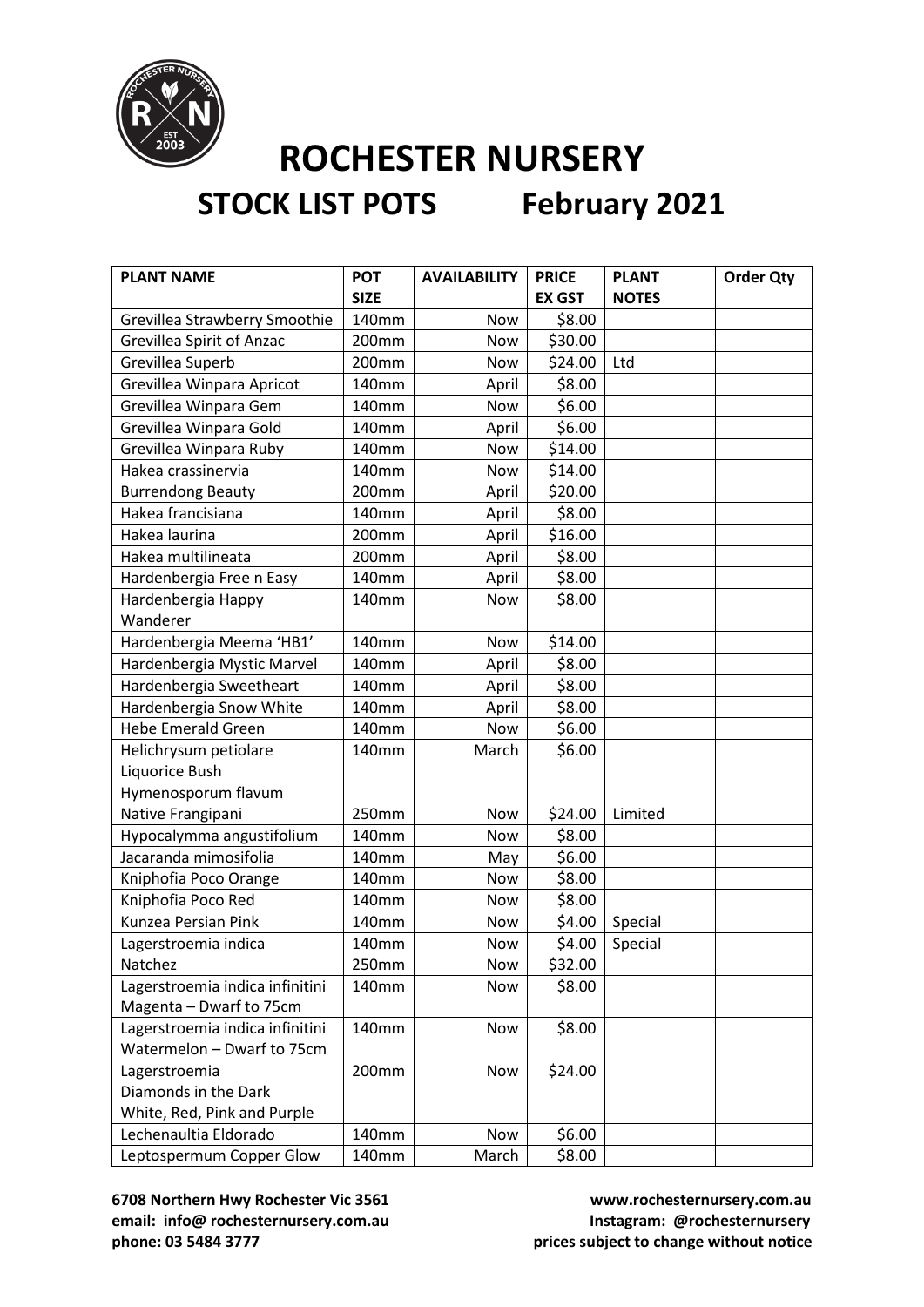

# **STOCK LIST POTS February 2021**

| <b>PLANT NAME</b>           | <b>POT</b>  | <b>AVAILABILITY</b> | <b>PRICE</b>  | <b>PLANT</b> | <b>Order Qty</b> |
|-----------------------------|-------------|---------------------|---------------|--------------|------------------|
|                             | <b>SIZE</b> |                     | <b>EX GST</b> | <b>NOTES</b> |                  |
| Leptospermum morrisonii     | 140mm       | March               | \$8.00        |              |                  |
| Burgundy                    |             |                     |               |              |                  |
| Leptospermum petersonii     | 140mm       | Now                 | \$8.00        |              |                  |
| Leptospermum Silver Weeping | 140mm       | Now                 | \$8.00        |              |                  |
| <b>Tea Tree</b>             |             |                     |               |              |                  |
| Leucadendron Cheeky         | 140mm       | May                 | \$10.00       |              |                  |
| Leucadendron Jack Harre     | 140mm       | May                 | \$10.00       |              |                  |
| Leucadendron Lemon Spice    | 140mm       | May                 | \$10.00       |              |                  |
| Leucadendron Pot O Gold     | 140mm       | May                 | \$10.00       |              |                  |
| Leucadendron Red Countess   | 140mm       | May                 | \$10.00       |              |                  |
| Leucophyta brownii          | 140mm       | March               | \$8.00        |              |                  |
| <b>Cushion Bush</b>         |             |                     |               |              |                  |
| Ligustrum undulatum         | 140mm       | April               | \$6.00        |              |                  |
| <b>Box leaf Privet</b>      |             |                     |               |              |                  |
| Limonium perezii            | 140mm       | April               | \$8.00        |              |                  |
| <b>Seaside Statice</b>      |             |                     |               |              |                  |
| Lomandra confertifolia ssp  | 140mm       |                     | \$            |              |                  |
| rubiginosa Frosty Tops      |             |                     |               |              |                  |
| Lomandra confertifolia ssp  | 140mm       | Now                 | \$8.00        |              |                  |
| rubiginosa Seascape         |             |                     |               |              |                  |
| Lomandra confertifolia      | 140mm       | April               | \$8.00        |              |                  |
| <b>Blue Steel</b>           |             |                     |               |              |                  |
| Lomandra confertifolia      | 140mm       | Now                 | \$10.00       |              |                  |
| <b>Misty Green</b>          |             |                     |               |              |                  |
| Lomandra con. ssp pallida - | 140mm       | March               | \$8.00        |              |                  |
| Little Con                  |             |                     |               |              |                  |
| Lomandra longifolia         | 140mm       | <b>Now</b>          | \$8.00        |              |                  |
| Verday                      | 200mm       | April               | \$20.00       |              |                  |
| Lomandra longifolia Lime    | 140mm       | Now                 | \$8.00        |              |                  |
| Tuff™                       |             |                     |               |              |                  |
| Lomandra longifolia Little  | 140mm       | Now                 | \$8.00        |              |                  |
| Lime™                       |             |                     |               |              |                  |
| Lomandra Longifolia Tanika  | 140mm       | Now                 | \$10.00       |              |                  |
| Loropetalum Blondie         | 180mm       | Now                 | \$24.00       |              |                  |
| Loropetalum Flamin Gorgeous | 180mm       | Now                 | \$24.00       |              |                  |
| Magnolia grandiflora        | 200mm       | <b>Now</b>          | \$24.00       |              |                  |
| Little Gem                  | 250mm       | May                 | \$55.00       |              |                  |
| Mesembryanthemum - Pig      | 75mm        | Now                 | \$4.00        | Special      |                  |
| Face                        |             |                     |               |              |                  |
| Several Colours available   |             |                     |               |              |                  |
| Michelia figo               | 200mm       | Now                 | \$20.00       |              |                  |

**6708 Northern Hwy Rochester Vic 3561 www.rochesternursery.com.au** email: info@ rochesternursery.com.au **Instagram: @rochesternursery** 

**phone: 03 5484 3777 prices subject to change without notice**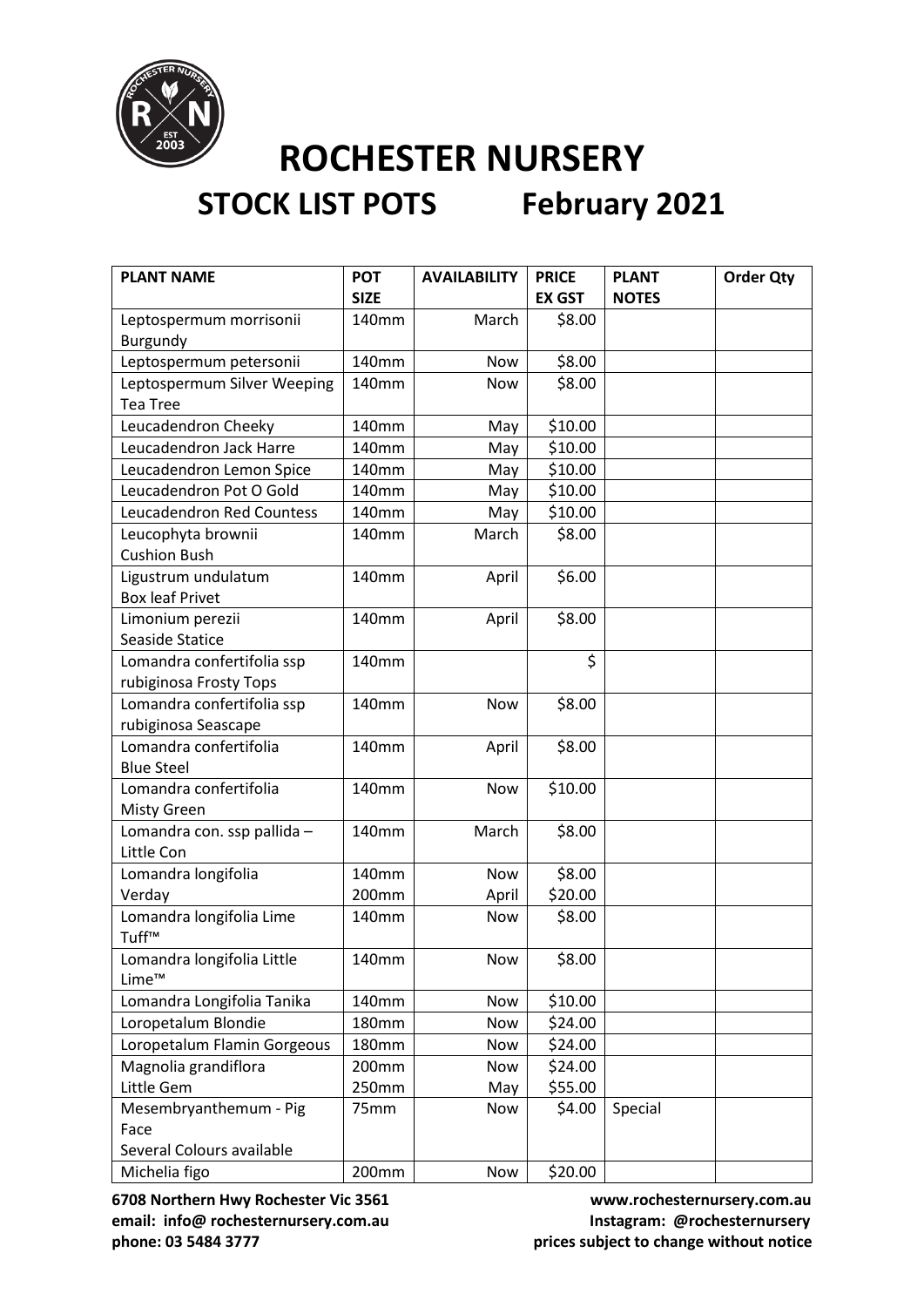

| <b>PLANT NAME</b>             | <b>POT</b>  | <b>AVAILABILITY</b> | <b>PRICE</b>  | <b>PLANT</b> | <b>Order Qty</b> |
|-------------------------------|-------------|---------------------|---------------|--------------|------------------|
|                               | <b>SIZE</b> |                     | <b>EX GST</b> | <b>NOTES</b> |                  |
| Portwine Magnolia             |             |                     |               |              |                  |
| Miscanthus zebrinus           | 140mm       | Now                 | \$14.00       | Ltd          |                  |
| Myoporum parvifolium          | 140mm       | Now                 | \$4.00        | Special      |                  |
| <b>Broad Leaf White</b>       |             |                     |               |              |                  |
| Myoporum parvifolium Pink     | 140mm       | April               | \$6.00        |              |                  |
| Form                          |             |                     |               |              |                  |
| Myoporum parvifolium          | 140mm       | April               | \$6.00        |              |                  |
| purpurea                      |             |                     |               |              |                  |
| Nandina domestica Blush™      | 140mm       | Now                 | \$14.00       |              |                  |
|                               | 200mm       | March               | \$20.00       |              |                  |
| Nandina domestica Flirt™      | 140mm       | Now                 | \$14.00       |              |                  |
| Nandina domestica nana        | 140mm       | Now                 | \$8.00        |              |                  |
| Moonbay™                      | 200mm       | Now                 | \$16.00       |              |                  |
| Nandina domestica             | 140mm       | Now                 | \$10.00       |              |                  |
| Obsession™                    | 200mm       | Now                 | \$20.00       |              |                  |
| Nandina domestica Summer      | 140mm       | Now                 | \$14.00       |              |                  |
| Sunset                        |             |                     |               |              |                  |
| Olea europea Garden Harvest   | 140mm       | May                 | \$10.00       |              |                  |
| Olea europea                  | 140mm       | Now                 | \$10.00       |              |                  |
| Mediterranean Midget          |             |                     |               |              |                  |
| Olea europea Manzanillo       | 250mm       | April               | 24.00         |              |                  |
| Olea europea Paragon -        | 300mm       | April               | \$85.00       |              |                  |
| <b>Standards</b>              |             |                     |               |              |                  |
| Olea europea Tolley's Upright | 140mm       | April               | \$8.00        |              |                  |
| Low to No Fruit Form          | 250mm       | April               | \$32.00       |              |                  |
| Osteospermum ssp              | 140mm       | Now                 | \$6.00        | Special      |                  |
| Pandorea jaminoides Lady Di   | 140mm       | April               | \$8.00        |              |                  |
| Pandorea jasminoides          | 140mm       | Now                 | \$14.00       |              |                  |
| Deep Pink Form                |             |                     |               |              |                  |
| Pandorea jasminoides          | 140mm       | <b>Now</b>          | \$14.00       |              |                  |
| Snowbells                     |             |                     |               |              |                  |
| Pennisetum advenum Rubrum     | 140mm       | March               | \$6.00        |              |                  |
| Pennisetum alopecuroides      | 140mm       | March               | \$6.00        |              |                  |
| PA300 Nafray                  |             |                     |               |              |                  |
| Pennisetum alopecuroides      | 140mm       | March               | \$6.00        |              |                  |
| PA400 Purple Lea              |             |                     |               |              |                  |
| Philotheca myoporoides        | 140mm       | Now                 | \$6.00        |              |                  |
| Short leaf                    |             |                     |               |              |                  |
| Phormium Purple Haze          | 140mm       | Now                 | \$4.00        | Special      |                  |
| Photinia Red Robin            | 140mm       | May-June            | \$8.00        |              |                  |
| Photinia Thin Red             | 200mm       | Now                 | \$24.00       |              |                  |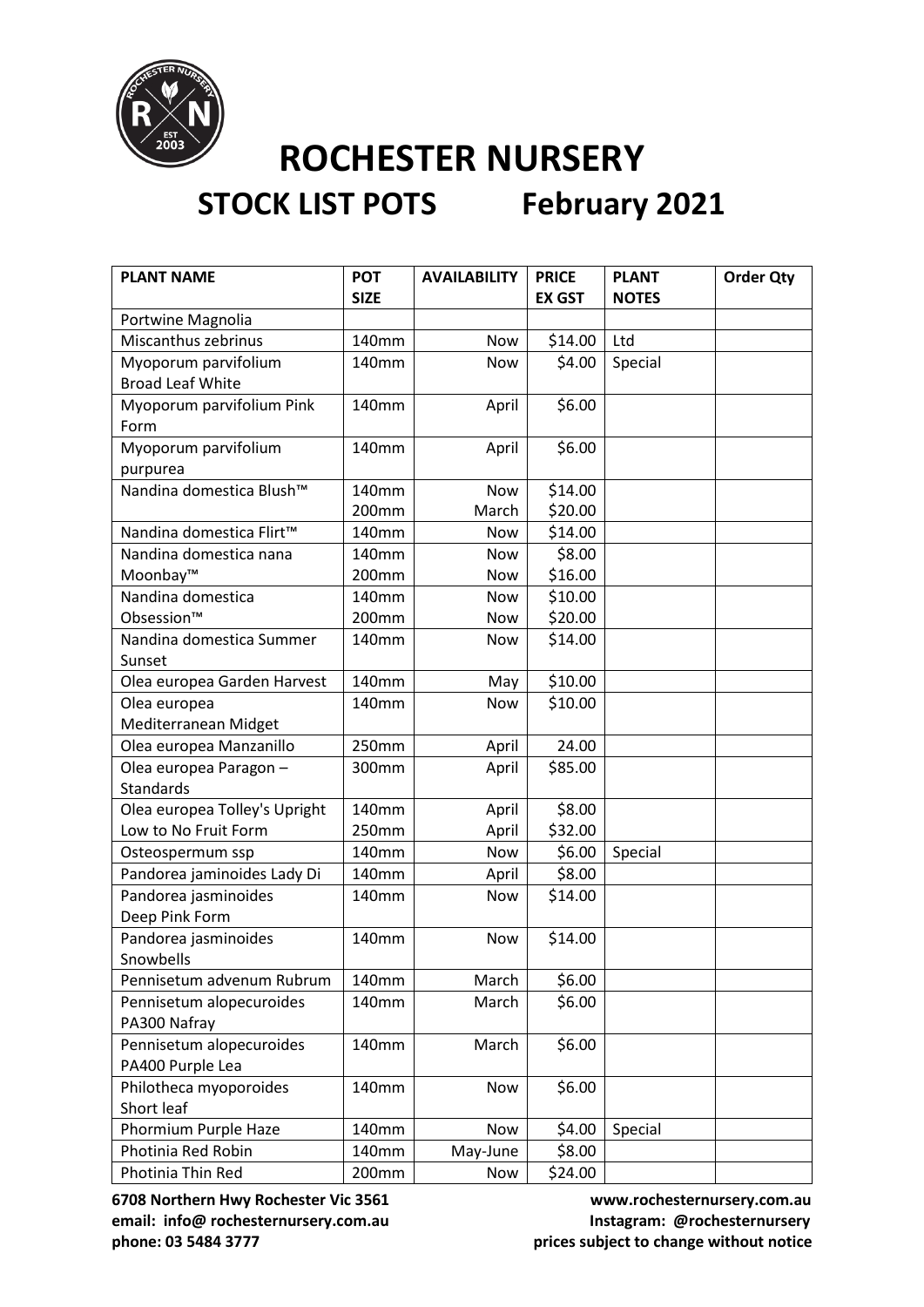

# **STOCK LIST POTS February 2021**

| <b>PLANT NAME</b>              | <b>POT</b>        | <b>AVAILABILITY</b> | <b>PRICE</b>  | <b>PLANT</b> | <b>Order Qty</b> |
|--------------------------------|-------------------|---------------------|---------------|--------------|------------------|
|                                | <b>SIZE</b>       |                     | <b>EX GST</b> | <b>NOTES</b> |                  |
| Photinia robusta               | 140mm             | April               | \$8.00        |              |                  |
| Pittosporum Golf Balls         | 180mm             | Now                 | \$20.00       | Ltd          |                  |
| Pittosporum Silver Sheen       | 140mm             | Now                 | \$10.00       | Ltd          |                  |
|                                | 200mm             | Now                 | \$20.00       |              |                  |
| Poa labillardieri              | 140mm             | May                 | \$6.00        |              |                  |
| <b>Common Tussock Grass</b>    |                   |                     |               |              |                  |
| Polygala myrtifolia x          | 140mm             | March               | \$8.00        |              |                  |
| oppositifolia                  |                   |                     |               |              |                  |
| Little Polly                   |                   |                     |               |              |                  |
| Polygala Pollyball             | 140mm             | Now                 | \$6.00        |              |                  |
| Rhagodia spinescens            | 140mm             | <b>Now</b>          | \$8.00        |              |                  |
| Silver Border                  |                   |                     |               |              |                  |
| Rhaphiolepis indica Cosmic     | 180mm             | April               | \$20.00       |              |                  |
| White™                         |                   |                     |               |              |                  |
| Rhaphiolepis indica Oriental   | 180mm             | April               | \$20.00       |              |                  |
| Pearl™                         |                   |                     |               |              |                  |
| Rhaphiolepis indica Snow       | 140mm             | April               | \$10.00       |              |                  |
| Maiden                         | 180mm             | April               | \$20.00       |              |                  |
| Rose - Flower Carpet™          | 140 <sub>mm</sub> | Now                 | \$16.00       |              |                  |
| Colours-Red, White, Scarlet,   |                   |                     |               |              |                  |
| Coral and Gold                 |                   |                     |               |              |                  |
| Rosmarinus Blue Lagoon         | 140mm             | Now                 | \$6.00        | Ltd          |                  |
| <b>Rosmarinus Tuscan Blue</b>  | 140mm             | Now                 | \$6.00        | Ltd          |                  |
| Salvia Purple Heart            | 140mm             | March               | \$6.00        |              |                  |
| Scleranthus biflorus Lime Lava | 140mm             | <b>Now</b>          | \$14.00       |              |                  |
| Senecio serpans Dwarf Blue     | 140mm             | May                 | \$6.00        |              |                  |
| <b>Chalk Sticks</b>            |                   |                     |               |              |                  |
| Swainsona Formosa              | 140mm             | Now                 | \$16.00       | Ltd          |                  |
| <b>Sturt's Desert Pea</b>      |                   |                     |               |              |                  |
| Syzygium australe              | 200mm             | Now                 | \$32.00       |              |                  |
| Backyard Bliss™                |                   |                     |               |              |                  |
| Syzygium australe              | 140mm             | March               | \$8.00        |              |                  |
| <b>Hinterland Gold</b>         | 200mm             | Now                 | \$20.00       | Ltd          |                  |
| Syzygium australe              | 140mm             | Now                 | \$4.00        |              |                  |
| Resilience                     |                   |                     |               |              |                  |
| Syzygium australe              |                   |                     |               |              |                  |
| Serenity                       | 250mm             | Now                 | \$24.00       | Special      |                  |
| Syzygium australe              |                   |                     |               |              |                  |
| <b>Straight and Narrow</b>     | 250mm             | April               | \$32.00       |              |                  |
| Syzygium Cascade               | 250mm             | March               | \$32.00       |              |                  |
| <b>Teucrium fruticans</b>      | 140mm             | April               | \$8.00        |              |                  |

**6708 Northern Hwy Rochester Vic 3561 www.rochesternursery.com.au** email: info@ rochesternursery.com.au **Instagram: @rochesternursery phone: 03 5484 3777 prices subject to change without notice**